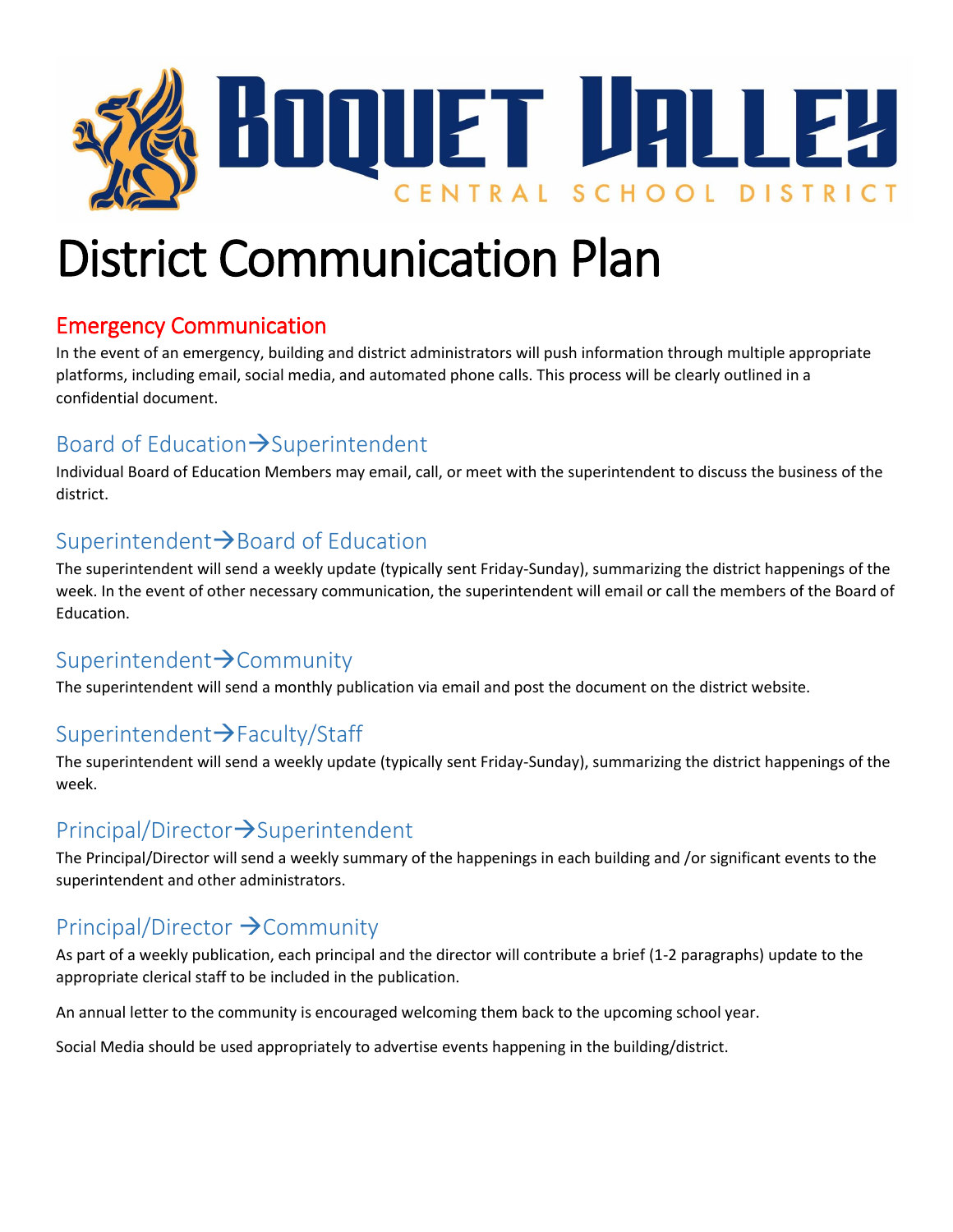

#### Principal/Director >Faculty/Staff

Each principal and the director will send a weekly email to their staff including any building or district level updates. It is also suggested that upcoming professional development opportunities be included in this document as well as any other appropriate information.

An annual letter to the faculty and staff is encouraged welcoming them back to the upcoming school year.

#### Faculty/Staff $\rightarrow$  Parents

Faculty and Staff are strongly encouraged to reach out to parents and families to develop a positive rapport on a regular basis. In the event of disciplinary action, it is required for all faculty and staff to reach out to parents prior to submitting a discipline referral. Phone calls and emails are the recommended forms of communication.